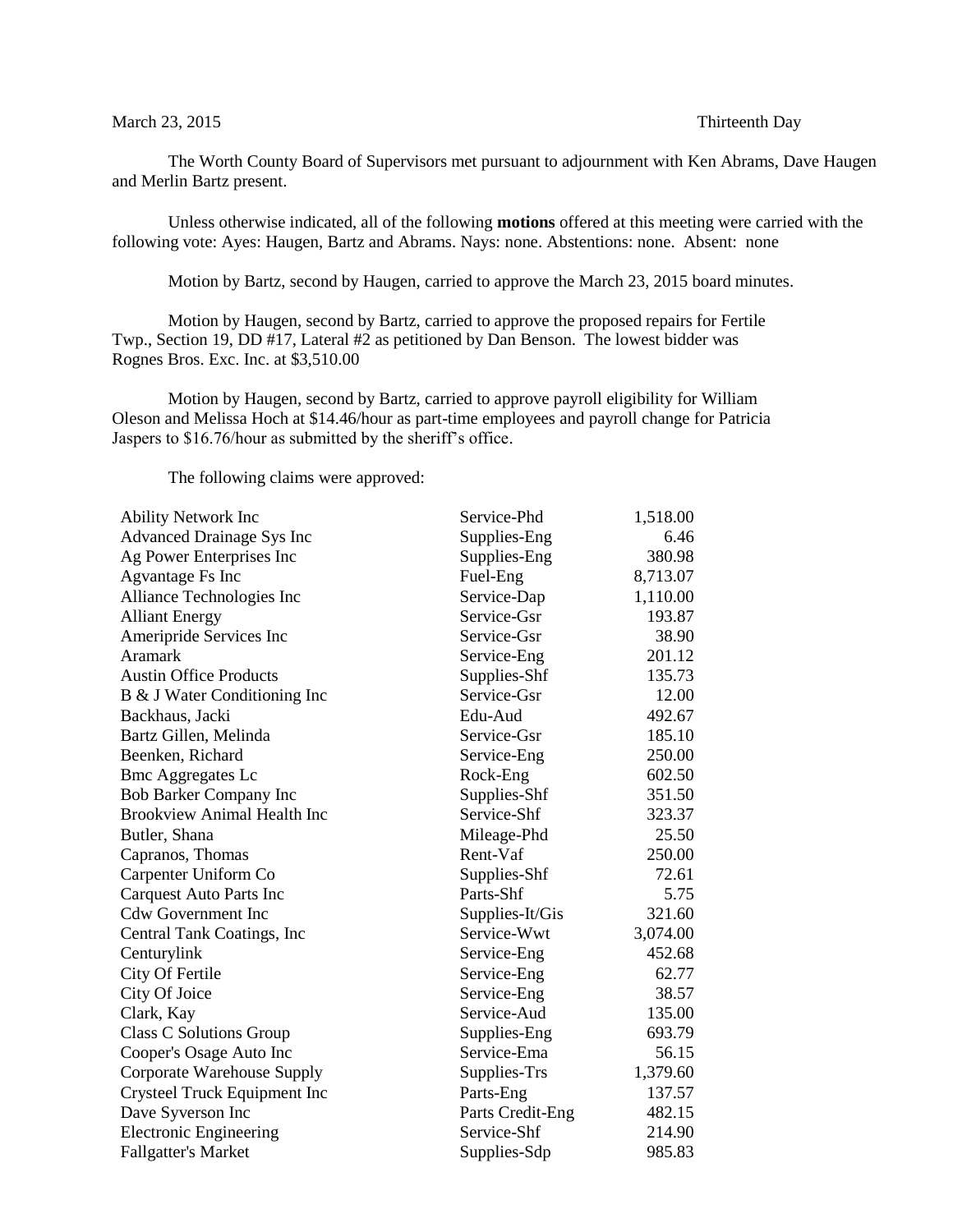| <b>Fertile Pronto</b>                            | Fuel-Eng                   | 180.24    |
|--------------------------------------------------|----------------------------|-----------|
| Fredrickson, Kenneth                             | Service-Wec                | 523.59    |
| Greve Law Office                                 | Postage-Aty                | 355.95    |
| Greve, Jeff                                      | Mileage-Aty                | 35.36     |
| Hackbart, Philip E.                              | Mileage-Vaf                | 12.48     |
| Hanson, Jacob                                    | Exp-Trs                    | 255.67    |
| Haugen, David                                    | Exp-Sup                    | 136.89    |
| Healthworks                                      | Service-Shf                | 645.00    |
| <b>Heartland Power Coop</b>                      | Service-Eng                | 3,902.20  |
| Heiken, David                                    | Parts-Eng                  | 99.97     |
| Herweyer, Debra R                                | Mileage-Vaf                | 10.92     |
| Hogen, Paul                                      | Service-Gsr                | 537.30    |
| Huber Supply Co Inc                              | Service-Eng                | 453.49    |
| Ia Division Of Labor                             | Service-Gsr                | 175.00    |
| Ia Secretary Of State                            | Service-Aud                | 51.12     |
| Icit                                             | Edu-It/Gis                 | 250.00    |
| Intoximeters                                     | Supplies-Shf               | 105.00    |
| Isac                                             | Edu-It/Gis                 | 240.00    |
| Isac Group Health                                | <b>Health Ins Prem</b>     | 58,396.00 |
| Itsavvy Llc                                      | Equip-Dap                  | 1,835.00  |
| Joe's Collision & Performance                    | Service-Shf                | 99.04     |
| Johnson, Harold H                                | Rent-Phd                   | 1,000.00  |
| Johnson, Teresa                                  | Mileage-Phd                | 20.00     |
| Jones, Jody                                      | Fuel-Asr                   | 29.00     |
| Joyner, Julie                                    | Rent-Soc                   | 300.00    |
|                                                  | Parts-Eng                  | 128.72    |
| Kaman Industrial Technologies<br>Knudtson, Kirby | Service-Shf                | 64.65     |
| <b>Lawson Products Inc</b>                       | Supplies-Con               | 416.20    |
| Lexisnexis                                       | Service-Aty                | 137.00    |
| Mail Services Llc                                | Service-Trs                | 269.26    |
| <b>Manly Junction Signal</b>                     | Service-Phd                | 18.00     |
| Marco Inc                                        | Service-Shf                | 199.91    |
|                                                  |                            | 379.00    |
| Mc Clure Engineering Co<br>Mediacom              | Service-Ndp<br>Service-Gsr | 610.94    |
|                                                  |                            | 92.56     |
| Melby, Ruth                                      | Mileage-Mha                | 76.56     |
| Midwest Wheel Companies Inc<br>Mitko             | Parts-Eng                  | 531.95    |
|                                                  | Service-Eng                |           |
| Myli, Diane                                      | Mileage-Phd                | 9.90      |
| Napa Auto Parts                                  | Parts-Eng                  | 23.59     |
| <b>Next Generation Technologies</b>              | Service-Mha                | 325.00    |
| Northwood Anchor Inc<br>Northwood Electric Inc   | Service-Phd                | 25.20     |
|                                                  | Service-Gsr                | 45.00     |
| Northwood True Value                             | Supplies-Aud               | 443.64    |
| Olson, Teresa                                    | Exp-Rec                    | 412.89    |
| <b>Otis Elevator Company</b>                     | Service-Gsr                | 658.80    |
| Paetec                                           | Service-Eng                | 17.17     |
| Peopleservice Inc                                | Service-San                | 14,313.00 |
| <b>Pinnacle Quality Insight</b>                  | Service-Phd                | 150.00    |
| Prazak, Edie                                     | Mileage-Phd                | 32.50     |
| <b>Quill Corporation</b>                         | Supplies-Phd               | 218.97    |
| R80 Llc                                          | Fuel-Eng                   | 119.99    |
| Reinhart Food Service Llc                        | Supplies-Shf               | 283.92    |
| Reliance Telephone Inc                           | Service-Shf                | 300.00    |